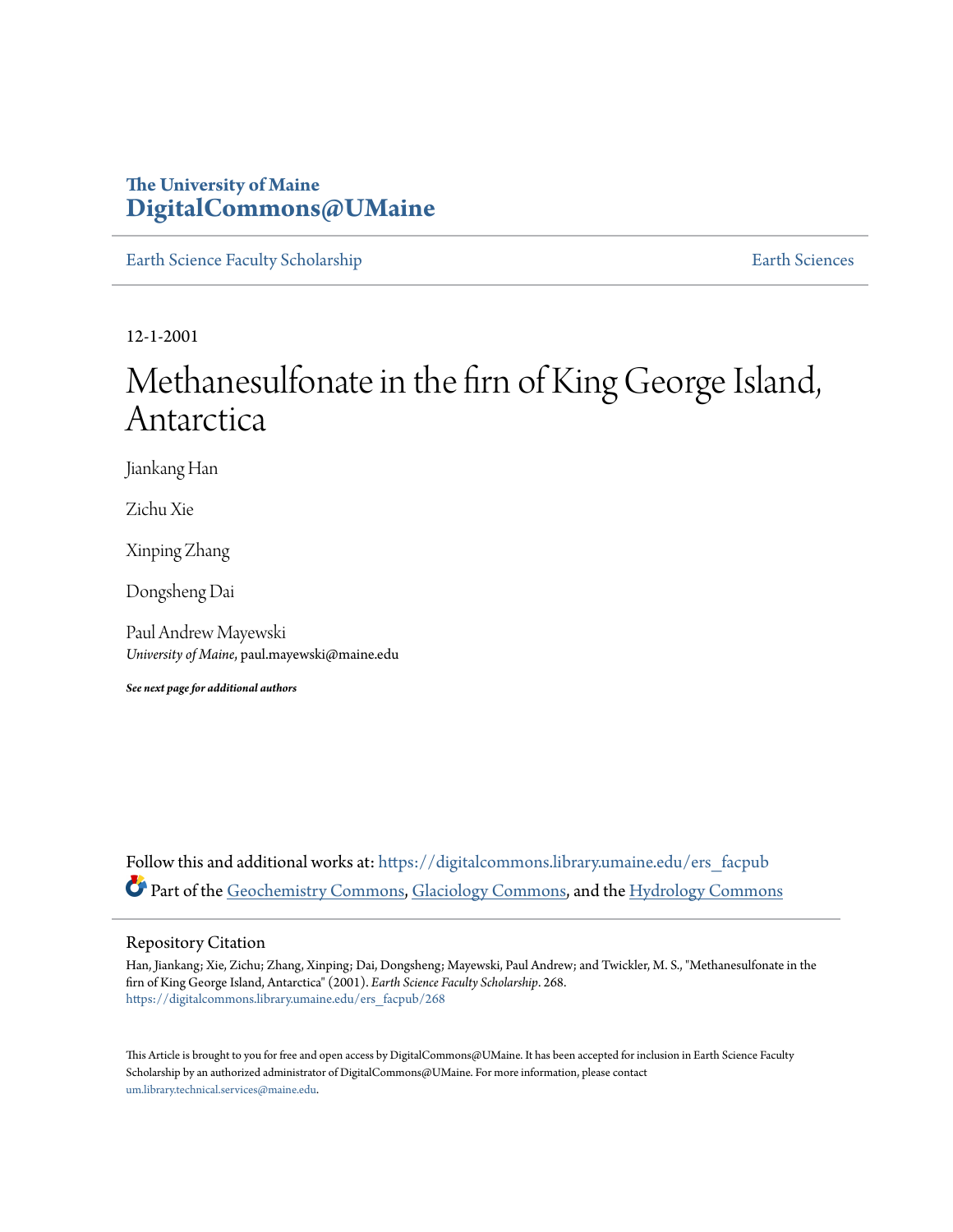#### **Authors**

Jiankang Han, Zichu Xie, Xinping Zhang, Dongsheng Dai, Paul Andrew Mayewski, and M. S. Twickler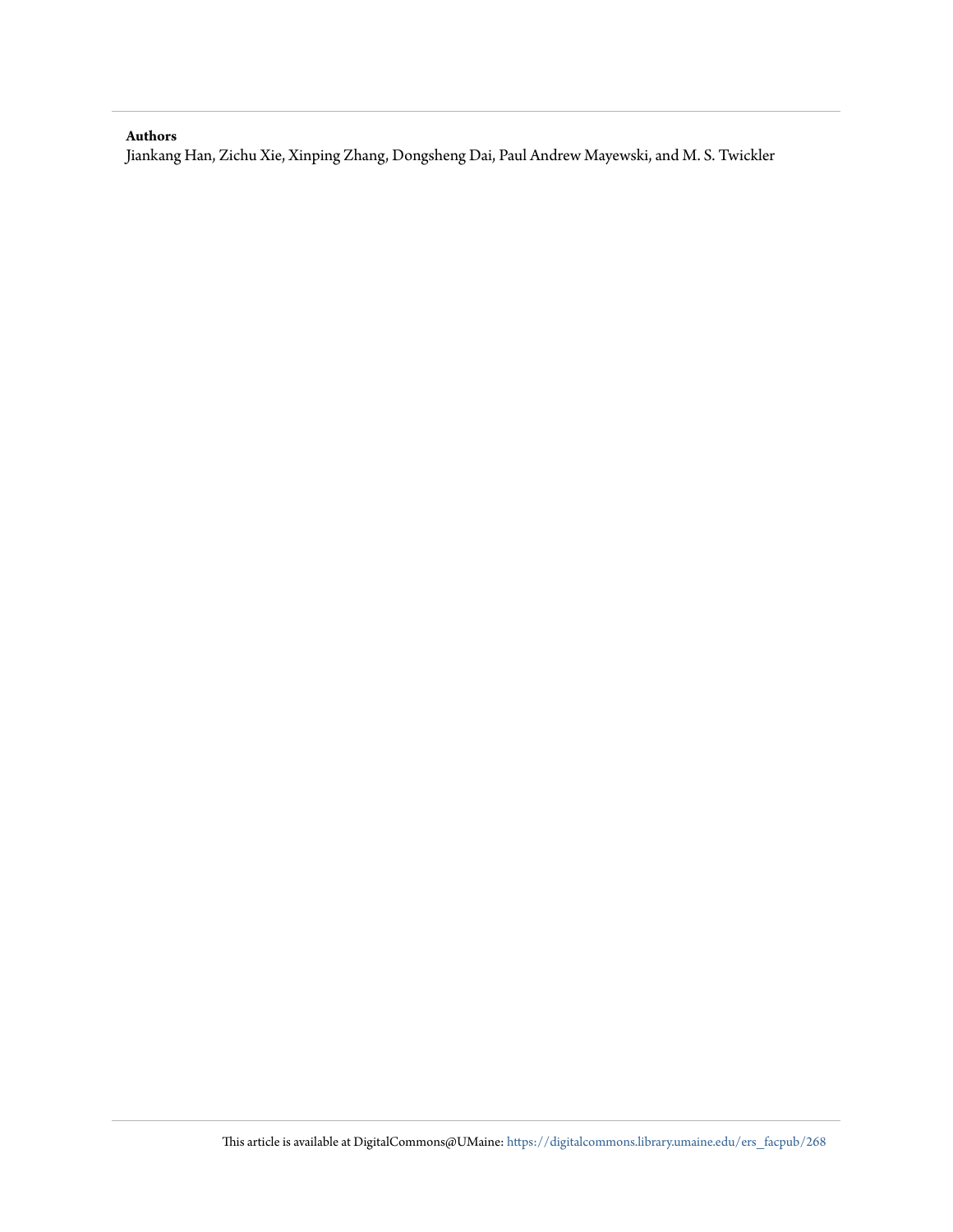## Methanesulfonate in the firn of King George Island, Antarctica

HAN JIANKANG,<sup>1</sup> XIE ZICHU,<sup>1</sup> ZHANG XINPING,<sup>1</sup> DAI DONGSHENG,<sup>2</sup> P. A. MAYEWSKI,<sup>3</sup> M. S. TWICKLER<sup>3</sup>

 $1$ Research Institute of Environment and Resources, Hunan Normal University, Changsha 410081, China

<sup>2</sup>Institute of Chemistry, Chinese Academy of Sciences, Beijing 100080, China

 $^3$ Climate Change Research Center, Institute for the Study of Earth, Oceans and Space, University of New Hampshire,

Durham, New Hampshire 03824, U.S.A.

ABSTRACT. Methanesulfonate was investigated as a potential contributor to the sulfur budget, based on analysis of a firn core from Collins Ice Cap, King George Island, Antarctica (62° 10′ S, 58° 50′ W). The anion was found to be present at a mean concentration of 0.17  $\mu$ eq L<sup>-1</sup>, with a maximum of 0.73  $\mu$ eq L<sup>-1</sup>. Dating based on the  $\delta^{18}$ O profile suggests that the principal peaks of methanesulfonate are associated with snow deposited in summer and autumn. A careful examination of MSA,  $SO_4^2$  and nss $SO_4^2$  profiles indicates that two of the three peaks in the MSA profile may result mainly from migration and relocation of MSA. The mechanism responsible for this might be similar to that for deep cores from other Antarctic glaciers, supporting the migration hypothesis proposed by prior researchers and extending it to near-temperate ice. Due to the post-depositional modification, the main part of the MSA profile of the firn is no longer indicative of the seasonal pattern of MSA in the atmosphere, and the basis for calculation of the MSA/nssSO<sub>4</sub><sup>2</sup> ratio should be changed. The  $MSA/nssSO<sub>4</sub><sup>2</sup>$ ratio obtained by a new computation is 0.22,  $10\%$  higher than that ignoring the effect of MSA migration.

#### 1. INTRODUCTION

It is now well recognized that the oceanic biogenic sulfur cycle plays an important role in the forcing of global climate. Dimethylsulfide (DMS) derived from the planktonic algae in sea water oxidizes in the marine atmosphere to form sulfate aerosols, serving as the major source of the cloud condensation nuclei (CCN). A rise in the CCN population may cause an increase in the albedo of marine stratus clouds, lowering the incident solar radiation, thus affecting the Earth's radiation budget. This mechanism proposed by Charlson and others (1987) includes another by-product of the DMS oxidation, methanesulfonic acid (MSA), which can be as effective as CCN in the marine atmosphere.

Unlike sulfate, which may have various sources (terrestrial, volcanic, anthropogenic, oceanic), MSA is exclusively produced by the above mechanism. Therefore it could act as useful tracer for biological activity in the remote marine environment such as the oceans surrounding the Antarctic continent. Both MSA (as methanesulfonate) and sulfuric acid (as sulfate), as proxy records of DMS, have been measured in ice cores from central Antarctica, and the relationship of these species to climate change has been identified (Legrand and Feniet-Saigne, 1991; Legrand and others, 1991).

Studies have demonstrated a reasonable correspondence of sulfate and MSA concentration in the atmosphere, and in fresh snow and in snow-pit samples (Jeffrezo and others, 1994), which gives confidence in interpreting depth profiles in terms of the sulfate and MSA content of the past atmosphere. To enhance our knowledge of the sulfur cycle and its global budget, and to evaluate unambiguously the past levels of biological activity in the oceans by means of deep ice-core analysis, it is crucially important to investigate the current spatial and temporal variation of sulfur species, particularly

in the high-latitude regions which are sensitive to climate change and are expected to have large primary productivity (El Sayed and others, 1983). In this paper we present the MSA concentration data from an ice core from King George Island, which is near the northern end of the Antarctic Peninsula adjacent to the Weddell Sea, a region believed to have high marine phytoplankton production.

Our study was initiated to examine the seasonality of MSA deposition in the firn. Previous aerosol measurements at remote marine sites suggested a seasonal cycle with the peak concentration in summer and a low value in the cold season (Saltzman and others, 1986 (in low and mid-latitudes of the Pacific Ocean); Ayers and others, 1991 (Cape Grim, Tasmania); Prospero and others, 1991 (Mawson, Antarctica); Savoie and others, 1993 (Mawson, Palmer station and Marsh, Antarctica)). However, MSA might behave differently in ice cores. For instance, an ice core from Law Dome, East Antarctica, showed seasonal inconsistency of MSA,  $\delta^{18}O$ and  $nssSO_4^{2-}$  at a certain depth (Ivey and others, 1986). Mulvaney and others (1992), Minikin and others (1994) and Wagenbach and others (1994) have provided evidence of winter MSA peaks at greater depth in the cores from the central Antarctic Peninsula and Filchner-Ronne Ice Shelf. They assumed a mechanism of post-depositional migration and relocation of MSA, with the additional fact that the MSA maximum correlated with the summer snow for the top meters. In stark contrast, our first analysis of the upper 10 m of the King George Island ice cores showed apparent MSA peaks basically in the autumn. What is the driving force behind this unexpected seasonal phase differentiation? Could we interpret the atmospheric MSA pattern according to the core data? Along with a comparison against the  $SO_4^2$ and nss $SO_4^2$  profiles in firn, MSA variation vs depth will be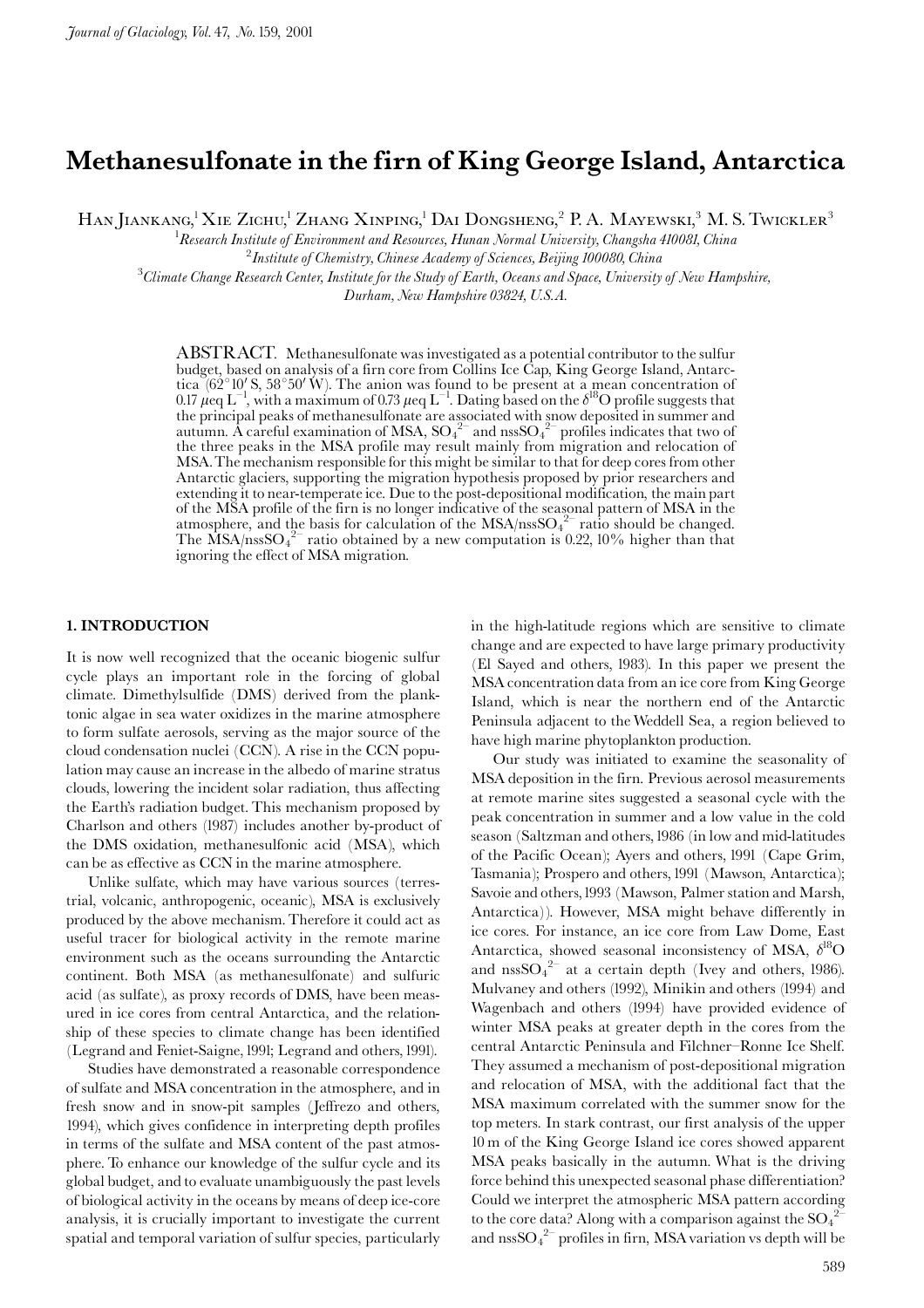

Fig. 1. Map of Collins Ice Cap, King George Island, showing *location of drilling site.* 

investigated as a function of other influencing factors, such as the thermal regime of the glacier, the possible leaching effect of chemical species by existing liquid water, and the prevailing meteorological situation.

#### 2. SAMPLE COLLECTION AND ANALYSIS

More than 90% of the area of King George Island is covered by a glacier, Collins Ice Cap. The ice core for this study was extracted on the summit (see Fig. 1) at 702 m a.s.l., as determined by a global positioning system survey by the Chinese Antarctic Research Expedition (CHINARE) in 1991. The accumulation rate at the drilling site is 4 m of snow, or 2480 mm w.e. (Wen and others, 1996). The mean annual air temperature there is estimated to be  $-9.3^{\circ}$ C, as inferred by using a gradient of  $-0.6^{\circ}$ C per 100 m from a long meteorological data series at Marsh Base, King George Island. The measured 10 m temperature is about  $-0.3$ °C (Han and others, 1995). Some ice layers were observed in the firn-pit stratigraphy, indicating summer melting on the glacier surface. The firm/ice transition depth is about 40 m.

The snow/firn samples for this study were collected in December 1991. A 2.5 m deep snow pit was dug first at the drilling site. Great care was taken to prevent contamination: the pit was about 1 km from local activities, and the worker who did the sampling wore a full clean suit and disposable polyethylene gloves. After excavation of the snow pit, several additional centimeters were shaved from the pit wall just prior to collection of each sample, using clean polyethylene and stainless-steel tools. The polyethylene bags with samples were sealed in situ, packed in a box and stored in another snow pit, then kept at  $\langle -20^{\circ}$ C at the Chinese Great Wall station, King George Island.

The sample size for the snow pit is 20 cm. Coring was conducted from the floor of the sampling snow pit with an electromechanical drill (Zhu and others, 1994). The generator for the power supply was placed 1 km downwind of the drilling site. The extracted cores, after logging by personnel wearing the same type of clothing as described above, were treated the same as the pit samples. They were transported to the U.S.A. in a cold storage container at  $-20^{\circ}$ C and kept in the laboratory, also in a frozen state, at the Climate Change Research Center, Institute for the Study of Earth,

Oceans and Space, University of New Hampshire, until subsampling and melting for analysis. Snow/firn cores were cut by band-saw to give at least 12 samples per annual accumulation layer. A piece of snow from the outside of each core section was removed for oxygen isotope determination, using gas source spectrometry. The surface of the other part was then removed, under a laminar-flow bench and using a knife pre-cleaned with 18  $M\Omega$  ultra-pure water to prevent contamination either by drilling or by the sectioning process. Samples were thawed prior to chemical analysis, which included major anion  $(Cl^-, NO_3^-, SO_4^{2-})$  and cation ( $Na^+,$  $K^+$ ,  $Ca^{2+}$ ,  $Mg^{2+}$ ) species, as well as MSA (CH<sub>3</sub>SO<sub>3</sub><sup>-</sup>). The concentration of major ions was determined by a Dionex Model 2010 ion chromatograph, following published procedures (see Mayewski and others, 1986). MSA analyses were carried out using AGII/ASII columns, a hydroxide eluent and a gradient pump in a class-100 clean room. Samples were injected via a  $200 \mu L$  sample loop. The detection limit for MSA was 0.1  $\mu$ g kg<sup>-1</sup> (0.001  $\mu$ eq L<sup>-1</sup>). Blanks were also analyzed, and MSA was undetectable. Analytical error is within 10% of the average concentration level.

#### 3. RESULTS

The major chemical species in the King George Island core vary in a similar way with depth (Han and others, 1993). The  $SO_4^2$  concentration-depth profile, which is representative, is shown in Figure 2a. The fluctuation of  ${SO_4}^{2-}$  concentration is large from one layer to another above 4 m, suggesting limited post-depositional chemical mixing in the firn. It is the result of several factors, of which the most significant is probably the fairly large snow-accumulation rate of up to 4 m that prevents the deeper layers suffering from heavy percolation, limiting the migration of chemical species by liquid water. In fact, the snow in the top  $3-4$  m of the core is associated with deposition from the cold season after the 1991 summer (see right axis of Fig. 3 for dating). Limited gross percolation implies that the atmospheric signal linked with each accumulation event should be well preserved in individual layers. This is especially true for nearsurface layers, above 2 m, which consist of newly deposited snow with little modification.

The concentration of methanesulfonate was determined to 11.5 m depth, but only the measurements above 10 m are used for the present analysis due to the systematic decrease in magnitude against depth for most cations and anions below 9 m (Han and others, 1993), which was attributed to a probable leaching effect in a relatively warmer environment (see Han and others, 1995, 1996). A total of 62 samples were taken for the methanesulfonate analysis, and 58 measurements were achieved. The arithmetic mean of 58 measurements is 0.17  $\mu$ eq L<sup>-1</sup> with a maximum of 0.73  $\mu$ eq L<sup>-1</sup> at 3.22 m depth and a minimum of 0.001  $\mu$ eq L<sup>-1</sup> at 6.43 m depth. The variation of MSA concentration vs depth is depicted in Figure 3. The most remarkable feature of the profile is the distinct peaks identified. Of three peaks above 9 m, two are centered at 4 and 7.5 m, and the third is at the very surface.

The oxygen isotope profile, matching the variation of MSA concentration, is also shown in Figure 3. Using this profile the snow deposition along the core was dated in association with the distribution of melt features in the stratigraphy. The top 9 m of the core consist of the mass deposited within about 2 years, from the austral summer of 1989/90 to that of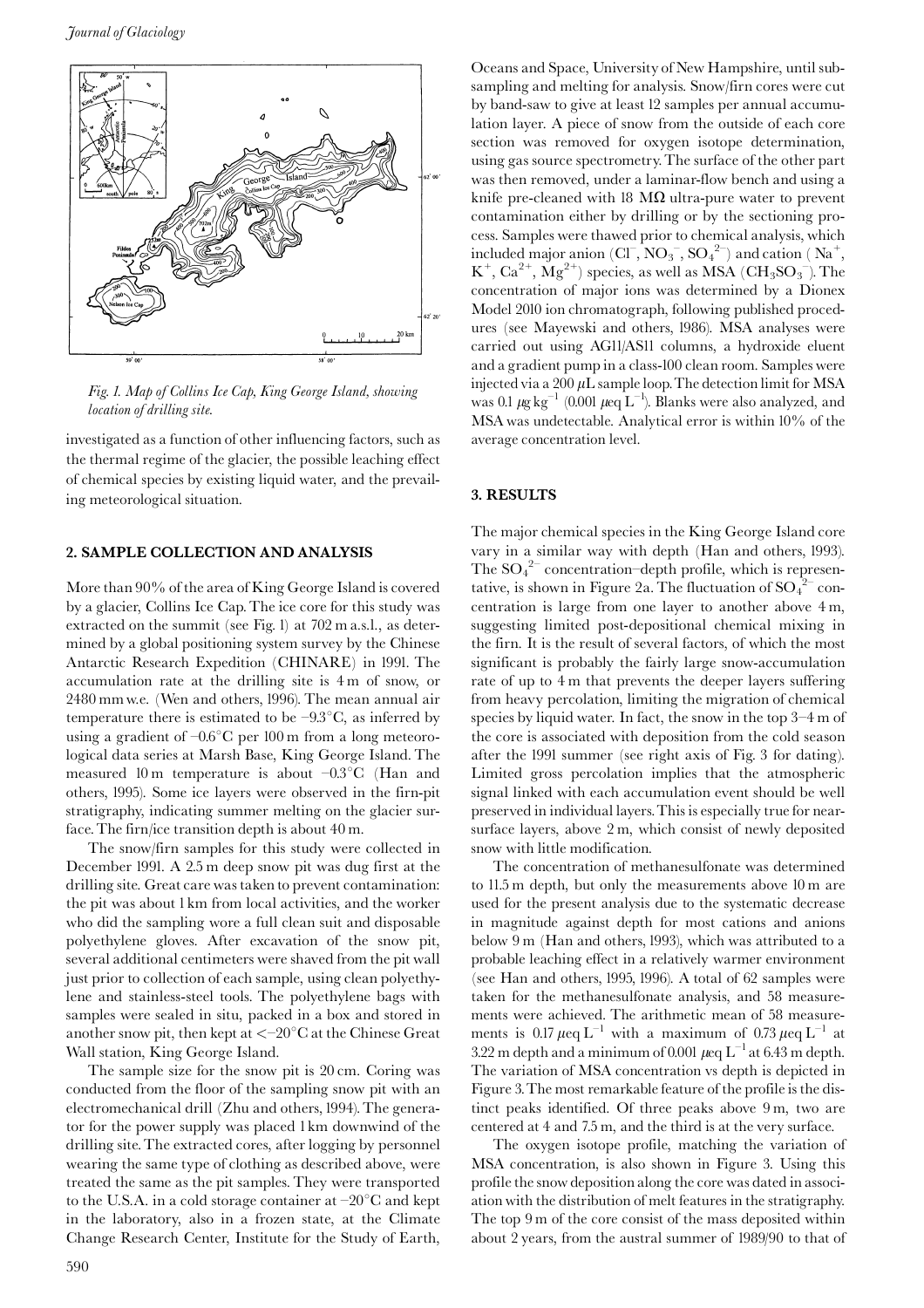

Fig. 2. Sulfate concentration variation of King George Island core vs depth: (a) depth profile of  $SO_4^2^-$  (in ppb); (b) depth profile of nssSO<sub>4</sub><sup>2-</sup> (in  $\mu$ eq L<sup>-1</sup>).



Fig. 3. MSA concentration (in  $\mu$ eq  $L^{-1}$ ) in comparison with  $\delta^{l3}O$  variation vs depth for the King George Island core.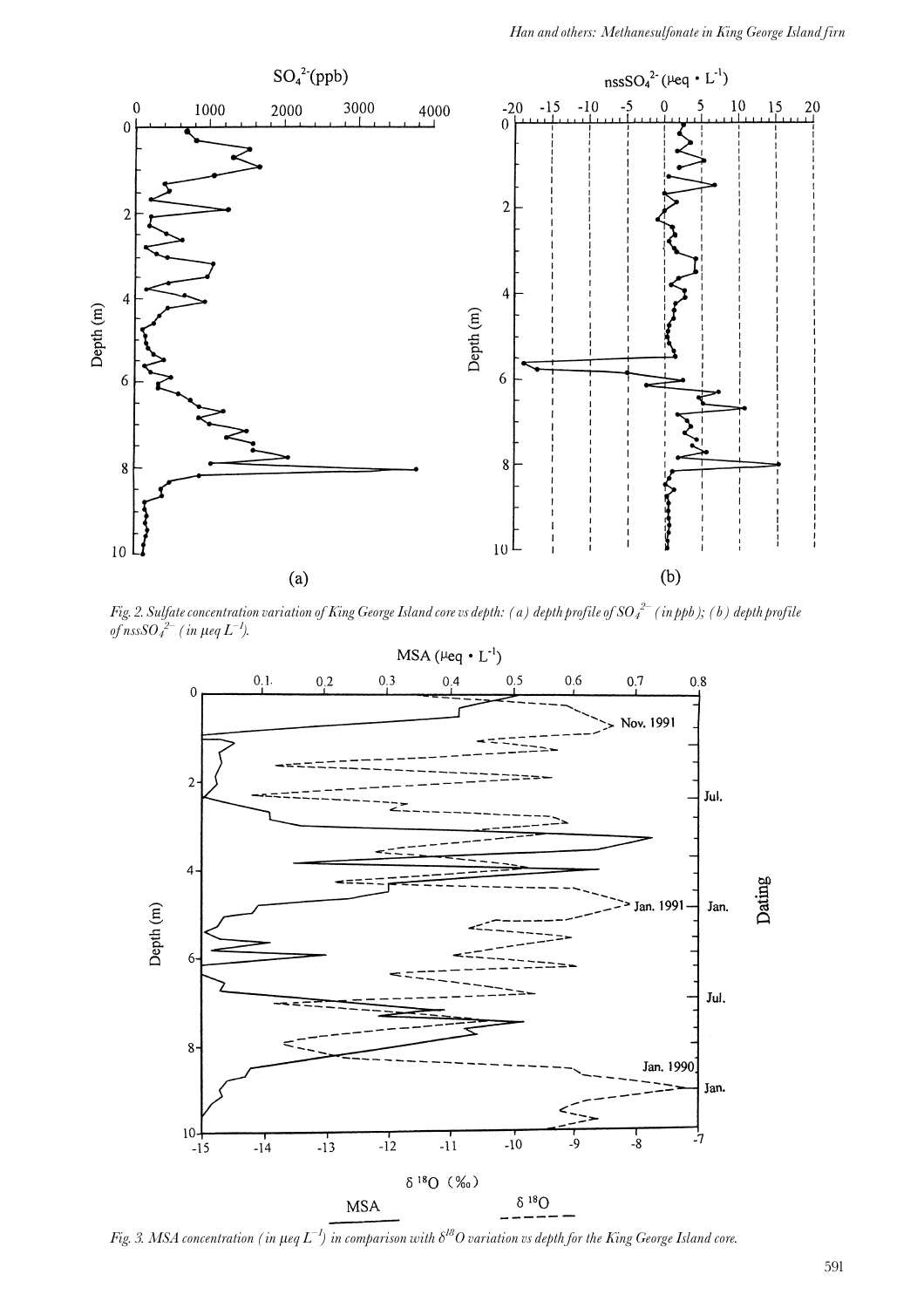#### Journal of Glaciology

1991/92. The newest peak in the  $\delta^{18}O$  profile is dated as November 1991 due to warm weather experienced 1 month before the drilling activity. As annual precipitation in King George Island shows even distribution through the year (Bian and others, 1993), and our over-year field observations suggested similar precipitation processes at the drilling site and at the lower elevations of the island, the snow/firm spans between adjacent maximum peaks can be divided into 12 equal parts (Fig. 3) when taking the maximum oxygen isotope ratio as indicative of the warmest month, January. Then the centers of two peaks at 4 and 7.5 m in the MSA profile belong within the snow deposited in autumn (about March-May). One may also judge from the broad episodes of higher MSA concentration that the peak starts to form in summer (about December), lasts for 5 months and ends in late autumn (May or June).

Non-sea-salt sulfate was calculated for each sample by subtraction of a "sea-salt" component from the observed sulfate concentration. The sea-salt component is usually estimated by assuming that sodium or magnesium originates from sea-salt aerosol and the molar ratio of 0.0603 for sulfate to sodium or 0.5305 for sulfate to magnesium (Millero, 1974) is maintained in the salt aerosol. However, owing to the dust fraction of sodium, an excess over the sea-water ratio of sodium to magnesium was noted in some samples. The dust fraction is additional to the marine fraction and is not solubilized during the melting step, but is solubilized during the elution of the sample in the ion chromatography, as pointed out for Antarctic snow by Legrand and Delmas (1987) and Legrand (1995). We have chosen the magnesium content to calculate excess sulfate by using the following expression:

$$
[\text{SO}_4{}^{2-}]_{\text{nss}} = [\text{SO}_4{}^{2-}]_{\text{total}} - 0.5305[\text{Mg}^{2+}] \quad (\text{in } \mu\text{eq L}^{-1}).
$$
\n(1)

The use of magnesium ratio resulted in fewer negative nonsea-salt sulfate values, as shown in Figure 2b. The cause of the apparent depletion of sulfate relative to magnesium (or to sodium) in some sea-salt aerosol (Ivey and others, 1986; Minikin and others, 1994) is still unclear, but it has been argued that this chemical fractionation could occur because of the low-atmosphere temperatures (Giessing, 1989). The remaining negative non-sea-salt sulfate results are similar to the cumulative analytical uncertainty  $\langle$  <10% of the total sulfate concentration). The nssSO<sub>4</sub><sup>2-</sup> is equivalent to about 15% of the total sulfate in this core, indicating that the marine biogenic component is an important part of the sulfur budget, although a contribution from volcanic or anthropogenic sources is possible for this subantarctic island where several stations are located. However, this level is likely to be small compared to the biogenic contribution.

A higher positive correlation between MSA and nss ${SO_4}^{2-}$ was given by our linear regression  $(r = 0.70)$ , and the ratio of MSA to nssSO<sub>4</sub><sup>2-</sup> (in  $\mu$ eq L<sup>-1</sup>) could be deduced directly from the slope of the regression equation. Thus we have

$$
MSA/nssSO_4^{2-} = 0.20.
$$
 (2)

The stable trend in  $MSA/nssSO<sub>4</sub><sup>2-</sup>$  ratio rather than MSA itself implies that the dominant source region of MSA has not changed substantially in the sampled 2 years. The MSA/  $n_{\rm BSSO_4}^{2-}$  ratio in King George Island firm is very close to that reported for the firn/ice from sites surrounding the Weddell Sea (see Table 1).

Table 1. Mean MSA and nss ${SO_4}^{2-}$  in firn/ice cores surrounding the Weddell Sea

| <b>Site</b>              | MSA  | $nss-$                                            | MSA/<br>$SO_4^{2-}$ nss $SO_4^{2-}$ | Source                      |
|--------------------------|------|---------------------------------------------------|-------------------------------------|-----------------------------|
|                          |      | $\mu$ eq L <sup>-1</sup> $\mu$ eq L <sup>-1</sup> |                                     |                             |
| King George Island       | 0.17 | 0.85                                              | 0.20                                | This paper                  |
| Dolleman Island          | 0.85 | 3.72                                              | 0.23                                | Mulvaney and others (1992)  |
| Gomez Nunataks           | 0.11 | 0.60                                              | 0.18                                | Mulvaney and others (1992)  |
| Dver Plateau             | 0.09 | 0.56                                              | 0.16                                | Mulvaney and others (1992)  |
| Berkner Island           |      |                                                   |                                     |                             |
| north                    | 0.20 | 1.17                                              | 0.17                                | Wagenbach and others (1994) |
| south                    | 0.17 | 0.88                                              | 0.20                                | Wagenbach and others (1994) |
| Filchner–Ronne Ice Shelf |      |                                                   |                                     |                             |
| north                    | 0.20 | 1.00                                              | 0.20                                | Minikin and others (1994)   |
| south                    | 0.12 | 0.82                                              | 0.15                                | Minikin and others (1994)   |

#### 4. DISCUSSION AND CONCLUSION

The driving forces behind the seasonal pattern of MSA concentration both in the remote marine atmosphere and in snow/ice of polar regions have been extensively discussed. As to the higher MSA content during warm months and the greatest seasonal changes at higher latitudes over the Pacific Ocean, Saltzman and others (1986) pointed out that at higher latitudes, winter conditions produce slower oxidation rates of DMS to MSA because of reduced temperature, light levels and production of photochemical oxidants. The reaction pathway may also be affected: non-photochemical reaction pathways, perhaps involving  $NO<sub>3</sub>$  radicals, could play a more important role in winter. Both of these effects are in phase, resulting in the lower concentration of MSA in colder months, or higher concentration in warmer months. Such a "common" seasonality of MSA is supported by a number of other studies. For example, the aerosol sampling at Mawson, East Antarctica, and at Palmer station, Antarctic Peninsula, exhibited a large seasonal variation, with MSA concentrations one order of magnitude higher during austral summer than during winter (Savoie and others, 1993). The ice cores from Dolleman Island (Mulvaney and others, 1992) and from central Filchner–Ronne Ice Shelf (Minikin and others, 1994) showed pronounced annual cycles, with maxima in the summer firn for the top few meters. Mulvaney and others (1992) argued that temperatures typical of the Antarctic Peninsula are favorable for the oxidation of DMS to MSA due to the preferential addition-branching of a hydrogen atom in the reaction of DMS with OH radical. Pasteur and others (1995) stressed the correlation of MSA to sea-ice extent in that area. That may explain why the Weddell Sea becomes a distinctive region with higher biogenic sulfur production. Nevertheless, those mechanisms acting in the Antarctic Peninsula region might also be effective for the whole of offshore Antarctica, where up to 10% of the total global flux of DMS to the atmosphere emanates from the sea (Gibson and others, 1989). It probably also applies in other seasons, if the occasional combination of conditions is positive. Field observations provide supporting evidence. For instance, from 7 to 14 April 1986, during the austral autumn, a "surprising" high mean MSA concentration in the atmosphere aerosols, up to  $0.27$  n mol m<sup>-3</sup>, was observed over Gerlache Strait, close to our studied region (Berresheim, 1987). The 1989 Byrd Station core (NBY89) also showed clear seasonal cycles with summer/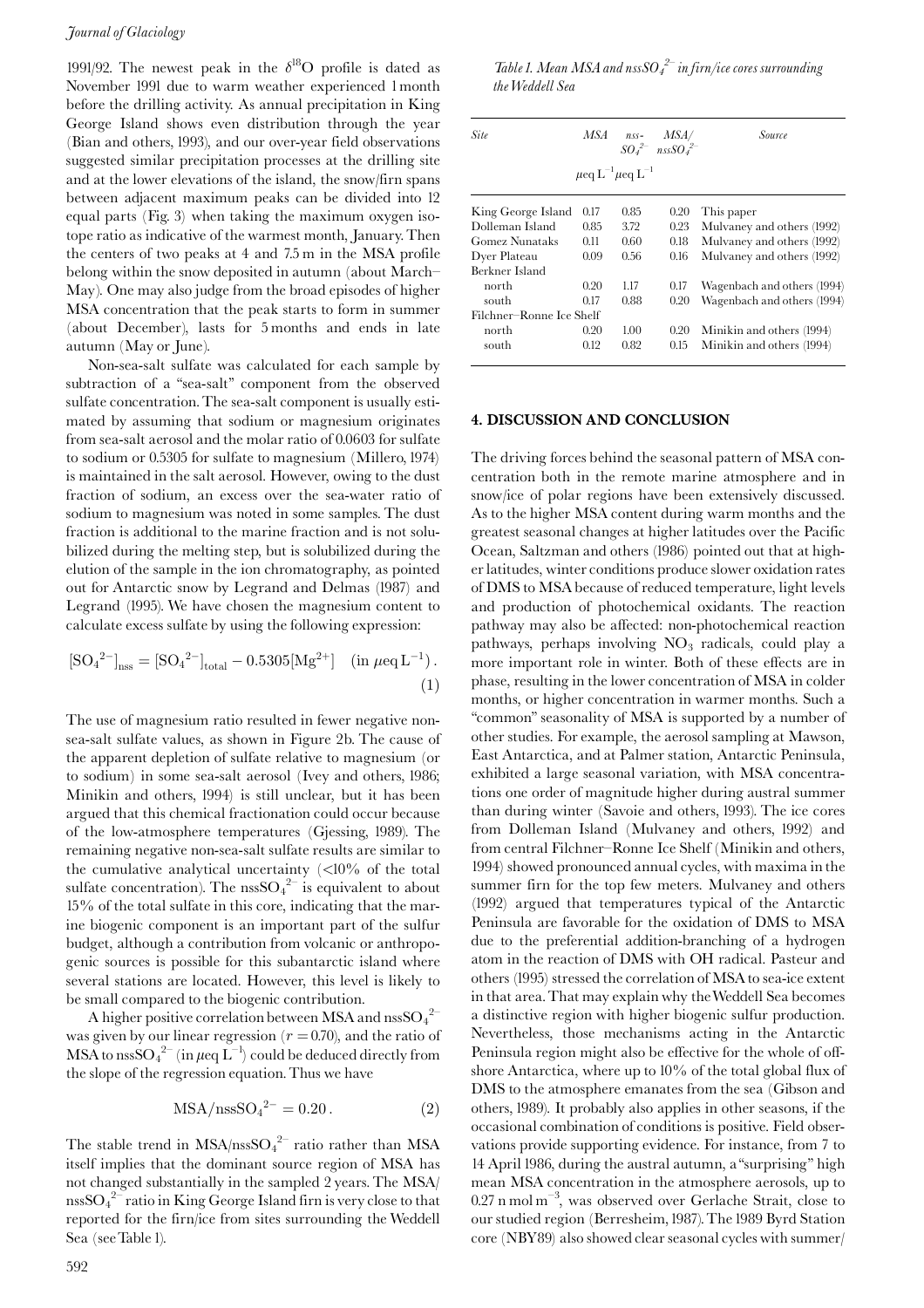fall maxima (Langway and others, 1994). Our data may also suggest higher MSA levels during summer/autumn in the atmosphere of King George Island.

Several factors may account for the incorrect dating of firn/ice cores. In the case of King George Island, where the snow-accumulation rate is as high as 4m, the practical sampling frequency of  $>12$  samples in a year should identify the most important snowfall events in the core. However, dividing the annual snow deposition into 12 equal parts, as in the present study, could introduce errors into the subannual resolution, as the hypothesis of homogeneous precipitation during a year may differ somewhat from the real snowaccumulation process. Also we could not see distinct winter minima in the oxygen isotope ratio profile, removing another check on the sub-annual dating.

Post-depositional elution of chemical species could occur when liquid water exists in the firn. Collins Ice Cap is a relatively warm glacier, and surface melting must take place in summer, as evidenced by the ice layers in the stratigraphy, but the situation might be different in other seasons. To make this clear, the two  $SO_4^2$  profiles in Figure 2 and the MSA profile in Figure 3 are further investigated. Assuming that the original signal has not changed for the snow above 2 m, which we take to be the mass deposited in the cold season according to the dating, then we observe a good synchronization between MSA and  $SO_4^2$  concentration. But at 3-4 m depth, where the second MSA peak is located, MSA and  $SO_4^2$  are less well synchronized. A similar pattern can be identified at about 8 m depth where the largest peaks of MSA and  $SO_4^2$ , as well as of nss $SO_4^2$ , are located. Between these two depths there is a trough, with a smooth curve for both  $SO_4^2$  profiles, dated to January 1991. Below 9 m, all three profiles are characterized by heavy leaching, with values for  $SO_4^2$ , nss $SO_4^2$  and MSA all falling, while  $\delta^{18}O$  is close to the mean value. The described variation for the three soluble species implies elution of ions below 2 m. The low values of both  $SO_4^2$ <sup>-</sup>profiles at around 5 m depth are the direct effect of ion leaching in the summer when the mass was at the surface, while the peaks of both MSA and  $SO_4^2$  profiles at about 8 m are probably the result of relocation of removed ions from horizons above. Nevertheless, the possibility of seasonal higher contents in the atmosphere cannot be completely rejected as one of the MSA contributors. Because the total  $SO_4^2$  profile is linked in part to the input of sea water, the coincidence of the MSA peak at 8 m may imply the combination of MSA with some cations. The second MSA profile peak, at 3-4 m, might therefore be formed under similar conditions, even though it is impossible for summer melt to percolate into it, as the material above is all deposited in the cold season. It is likely that a certain amount of water still exists within the snowpack after the end of summer. As MSA is more soluble in water and more easily moved than other ions (Mulvaney and others, 1992), it is leached and migrated preferentially downwards. The mechanism underlying the relocation of MSA in the King George Island core might be the same as assumed by Mulvaney and others (1992): the relatively higher freezing temperature of newly formed MSA salts, such as Na<sup>+</sup> or  $Mg^{2+}$ , allows the "freezing" to take place. It can be inferred that the MSA migration hypothesis proposed for the deep part of some Antarctic Peninsula cores holds true also for the firn of Collins Ice Cap even though there is no interlinked network of veins within the firn as the removing channel of MSA ions. It seems, therefore, the chief prerequisite for MSA migration is not the form of space allowing the liquid

to move, but rather the existence and perhaps the amount of water in liquid phase.

The identification of MSA migration in the King George Island core negates direct interpretation of the snow MSA concentration in terms of the atmospheric seasonality except for the very surface part, and the extreme values are no longer the record of chemical species in the air. Consequently, the basis for the annual flux calculation is changed because the migration of MSA could reach a depth beyond an annual layer in which it was laid down. The  $MSA/nssSO<sub>4</sub><sup>2-</sup> ratio, as$ a regional index adopted by other researchers, should be calculated as follows instead of being determined by linear regression:

$$
\text{MSA}/\text{nssSO}_4{}^{2-} = \sum \left[ \text{MSA} \right]_i / \sum \left[ \text{nssSO}_4{}^{2-} \right]_i, \quad (3)
$$

where  $\mathrm{[MSA]}_i$  and  $\sum \mathrm{[nss{SO_4}^{2-}]_i}$  are the MSA and  $\mathrm{nss{SO_4}^{2-}}$ concentration (in  $\mu$ eq L<sup>-1</sup>) for the *i*th value. The resultant ratio from Equation (3) for the King George Island core is  $0.22$ ,  $10\%$  higher than that obtained via linear regression. However, it is closer to that from the Dolleman Island core (Table 1).

In summary, the analysis of MSA and corresponding  $SO_4^2$  and nss $SO_4^2$  profiles obtained from the King George Island ice core suggests that two of the three peaks in the MSA profile may largely result from migration and relocation of MSA. The examination of MSA migration in the surface firn suggests a mechanism similar to that observed in the deep part of some other Antarctic glaciers, supporting the migration hypothesis proposed by prior researchers, and extending it to a near-temperate glacier.

The general pattern of MSA seasonality in the atmosphere of King George Island could only be derived from the near-surface part of the profile. MSA concentrations were highest in summer and lowest in winter, but this does not exclude the possibility that the high concentration extends into the autumn. Because of post-depositional modification, the MSA extremes for the firn no longer signify the levels in the atmosphere, and the basis for annual flux and for the regional index calculation is changed. The  $MSA/nssSO<sub>4</sub><sup>2-</sup> ratio for King George Island obtained by a$ newly introduced computation is 0.22, 10% higher than when the effect of MSA migration is ignored.

#### **ACKNOWLEDGEMENTS**

The present research was partly supported by Chinese National Science Foundation grant No. 48970020. The firn/ ice core was obtained during summer 1991/92 by CHINARE. The authors appreciate the logistic support provided by Fan Runging, officer in charger of Chinese Great Wall station, and all the summer members. We wish to thank Zhu Guocai, Gao Xinsheng, Jing Xiaoping, Kang Jiancheng and Wen Jiahong, as well as several Uruguayan scientists who put great effort into the drilling operation. Valuable analysis of MSA and  $SO_4^2$ <sup>-</sup> was provided by S. Whitlow in the Climate Change Research Center, University of New Hampshire.

#### **REFERENCES**

Ayers, G. P., J. P. Ivey and R.W. Gillet. 1991. Coherence between seasonal cycles of dimethyl sulphide, methanesulphonate and sulphate in marine air. Nature, 349 (6308), 404-406.

Berresheim, H. 1987. Biogenic sulfur emissions from the subantarctic and Antarctic oceans. *J. Geophys. Res.*, 92(D11), 13,245-13,262.

Bian Lingen, Xue Zhengfu, Lu Longhua, Lu Changgui, Jia Pengqun and